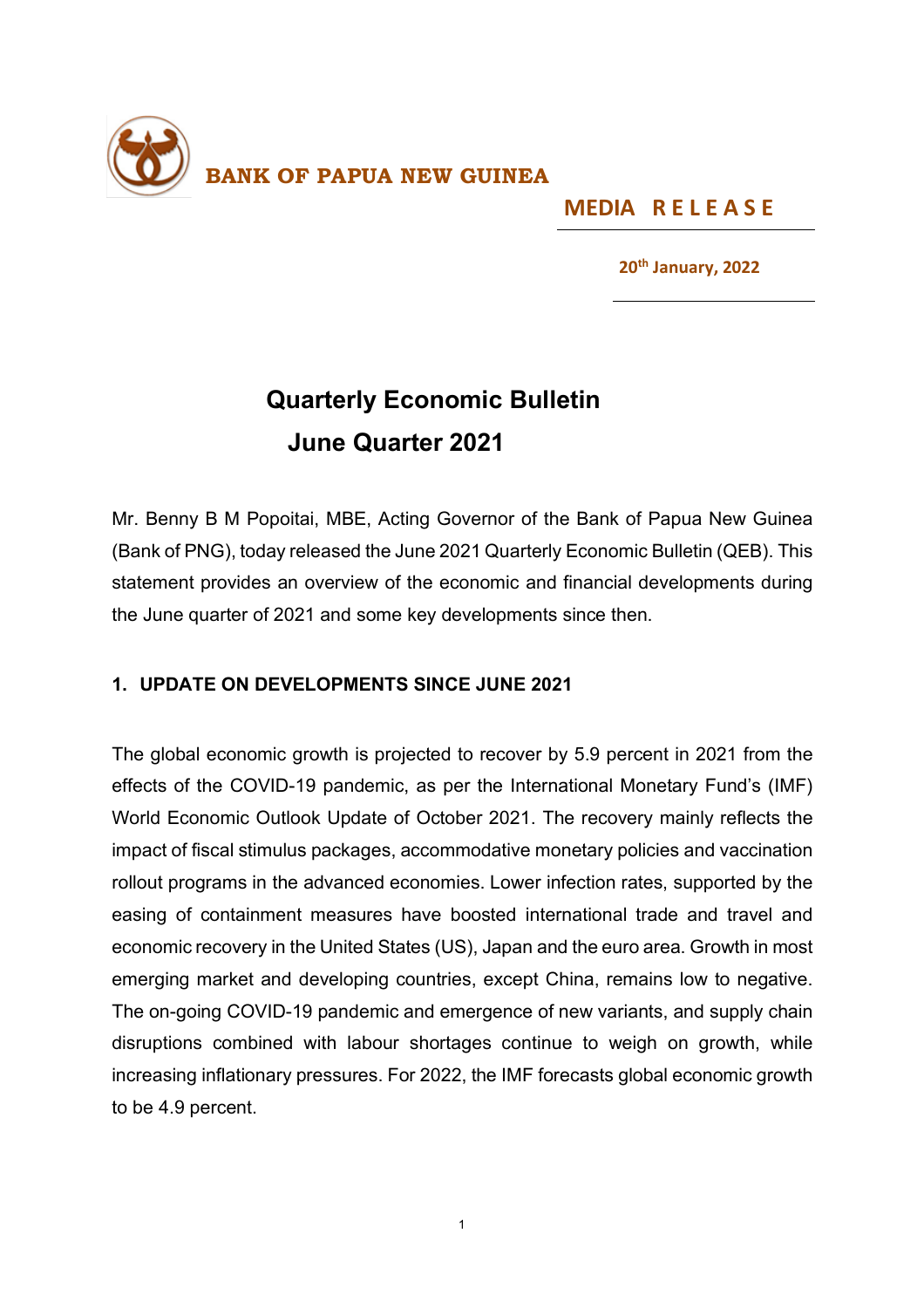Acting Governor Popoitai stated that to support economic recovery, most economies including PNG, through their respective Governments continue to provide various fiscal measures, while their monetary authorities maintained an accommodative monetary policy stance. Global trade and international commodity prices have increased, mainly reflecting the impact of the stimulus packages and vaccination programs in the advanced economies. He added that the pick-up in global growth and demand resulted in price improvements of PNG's export commodities.

According to the latest international commodity price data published by the World Bank in October, prices for all energy commodities continued to increase in the September quarter of 2021, compared to the June quarter, while the price of precious metals declined. Energy prices increased by 16.1 percent reflecting higher prices for natural gas, coal and oil due to higher demand. Non-energy prices stabilized during the quarter but varied across commodities, with price increases for coffee, cocoa, palm oil and tea, while the price of logs declined. Prices of precious metals declined by 3.0 percent, reflecting the fall in the prices of gold, platinum and silver. Given the improved prices, the Acting Governor encouraged domestic exporters to increase production and capitalise on these favourable international prices.

Global inflation has been increasing due to pandemic induced supply and demand mismatches associated with supply chain disruptions and higher commodity prices. At the same time, some major economies continue to provide fiscal support to sustain recovery efforts, while the emerging market and developing economies have reduced fiscal support as a direct result of rising public debt levels. Moreover, some central banks have opted to raise policy rates to curb the threat of rising inflation. Acting Governor Popoitai noted that whilst there have been improvements in the domestic supply chain, inflation remains a concern especially with the rise of Delta variant cases, and now the emergence of the new Omicron variant across the globe and its spill over effects into domestic prices.

The annual inflation outcome to the September quarter of 2021 was 4.3 percent as released by the National Statistical Office (NSO), following a lower increase of 3.3 percent in the June quarter. The Acting Governor cautioned that the increase in inflation reflected higher imported inflation mainly driven by high international oil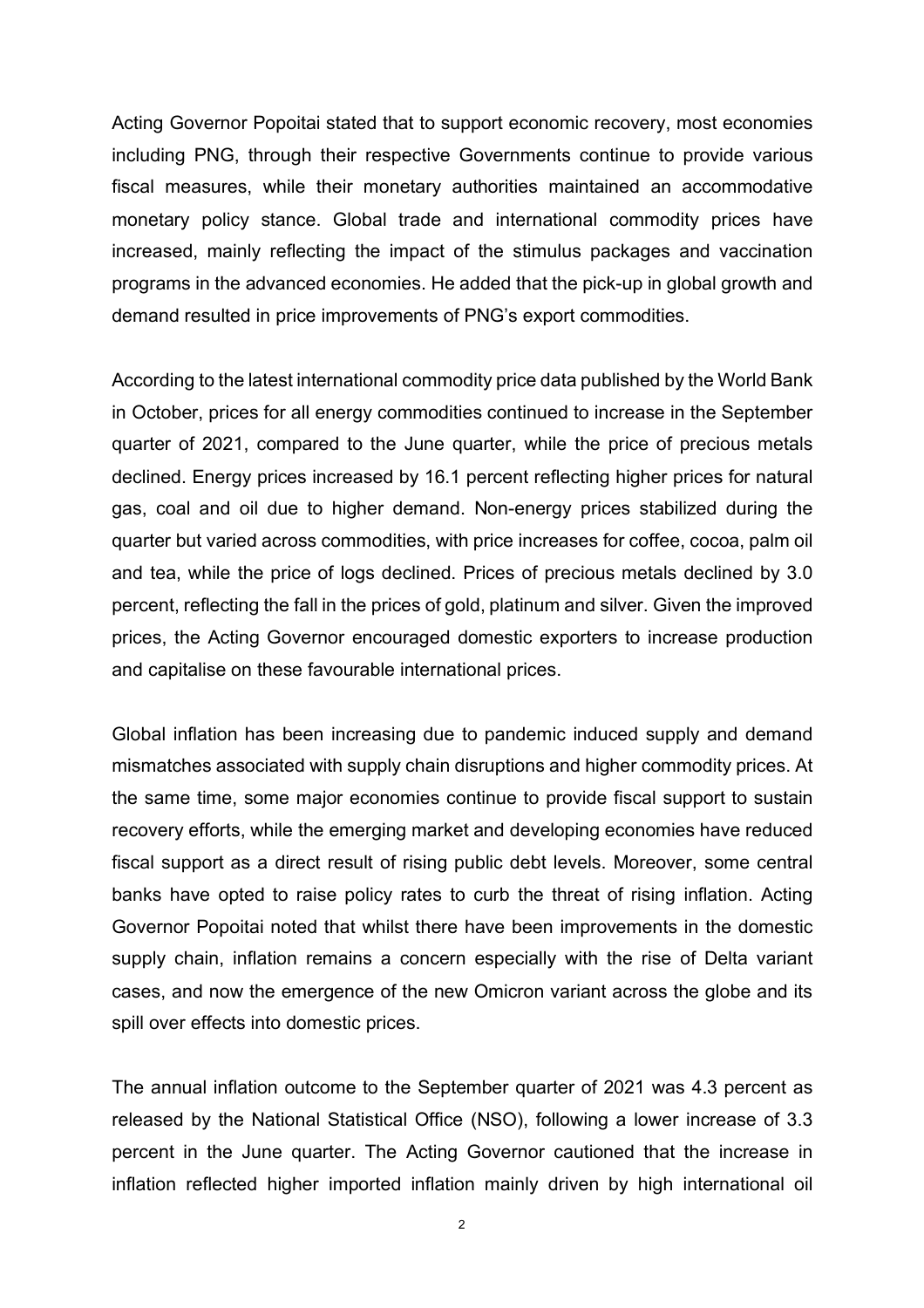prices, as well as domestic supply chain disruptions. It was imperative to remain vigilant on the effect of the pandemic on the global and domestic supply chains, and its impact on domestic inflation. The September quarter inflation outcome reflected price increases in the 'Household Equipment' and 'Recreation' expenditure groups with 2.2 percent each and 'Transport', 'Housing', 'Miscellaneous', 'Food and Non-Alcoholic Beverages', 'Restaurants and Hotels' and 'Health', with 1.8 percent, 1.5 percent, 0.5 percent, 0.2 percent, 0.2 percent and 0.1 percent, respectively. These more than offset a decline in the 'Alcoholic Beverages, Tobacco and Betelnut' expenditure group of 6.7 percent.

In November 2021, the Government passed the 2022 National Budget with a projected expenditure of K22,174.8 million and a projected revenue of K16,190.2 million, giving a fiscal deficit of K5,984.7 million (5.9 percent of GDP). This will increase the level of public debt stock to K52,765.2 million (51.9 percent of GDP). The Government will finance the deficit through a combination of domestic and external financing. It plans to raise K3,744.7 million of the K5,984.7 million through external borrowing, while the remaining K2,240.0 million will be financed through domestic sources. Of the total expenditure, over 50.0 percent of the 2022 Budget is marked for operational expenditure, while 39.5 percent and 10.5 percent are for capital expenditure and loan service payments, respectively. Over the last three years, the Government's debt servicing for both domestic and external loans have been around 10.0 percent of its annual expenditure.

Also in November, Parliament passed several amendments to the Central Banking Act 2000. The notable changes include: expanding the objectives of the central bank to include promoting employment and growth as well as efficient banking services to the Government; reducing the terms of the Governor and Deputy Governor; changing the membership and functions of the Board; and increasing advances by the Central Bank to the Government and for emergency funding.

To support economic recovery, the Bank of PNG has maintained its accommodative monetary policy stance since the easing in March 2020. The Kina Facility Rate (KFR) and Cash Reserve Requirement (CRR) remained at 3.0 percent and 7.0 percent, respectively.

3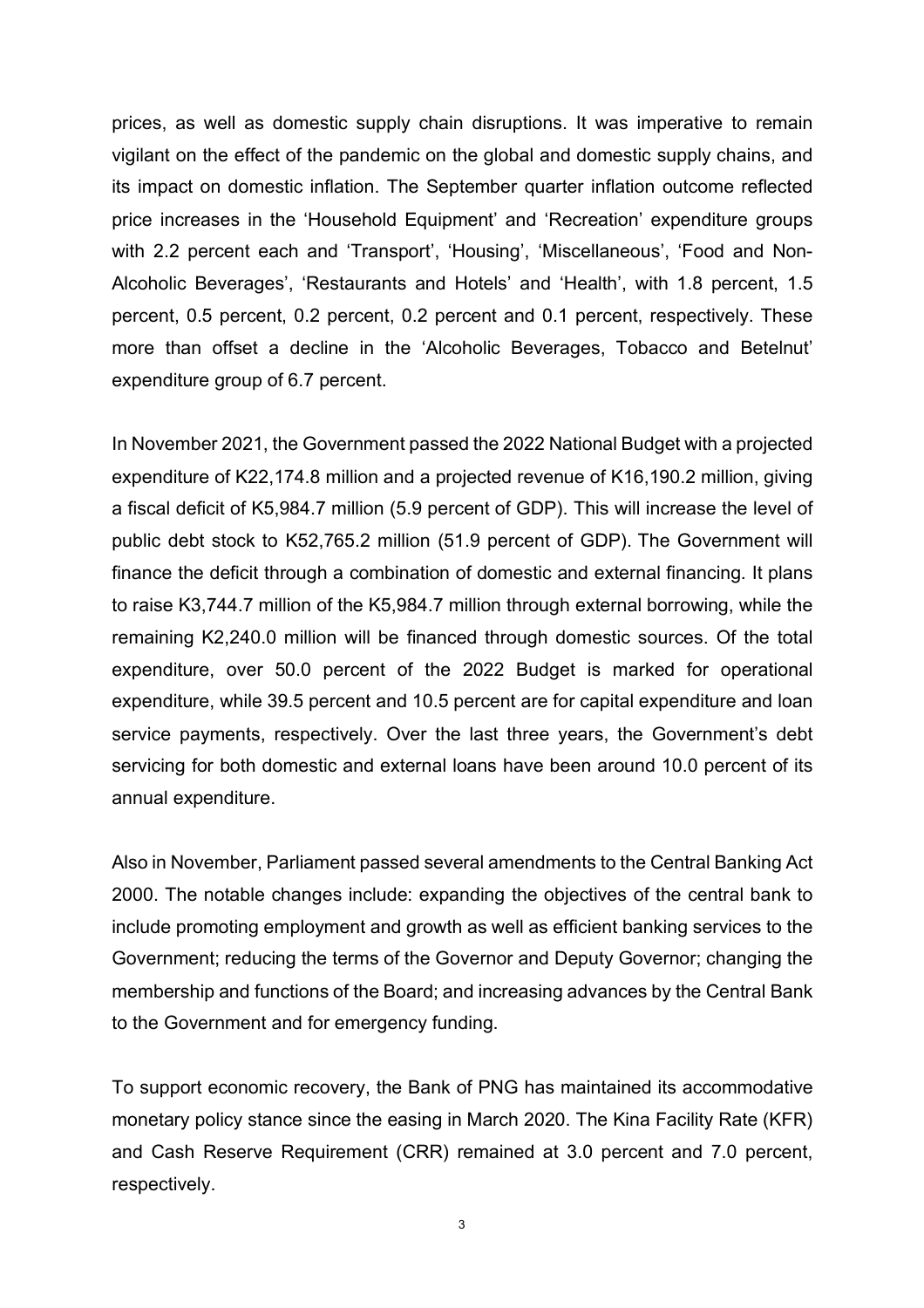The Acting Governor noted that the average daily kina exchange rate depreciated against all major currencies except the Japanese yen and the euro. Over the year to 08<sup>th</sup> December 2021, the kina depreciated against the British pound sterling by 4.4 percent to £0.2150, Australian dollar by 3.2 percent to A\$0.3999 and the US dollar by 0.2 percent to US\$0.2850. The kina appreciated against the Japanese yen by 4.7 percent to ¥32.36 and euro by 0.3 percent to €0.2524. These currency movements resulted in the Trade Weighted Index (TWI) declining by 1.4 percent to 27.46 over the period.

Acting Governor Popoitai stated that the level of foreign exchange reserves as at 30<sup>th</sup> June 2021, was US\$2,491.8 (K8,625.1) million. As at 07<sup>th</sup> December 2021, the gross foreign exchange reserves increased to US\$2,609.3 (K8,997.6) million, reflecting the inflow of the World Bank budget support loan, LNG tax receipts and funds from donor agencies. The Acting Governor stated that although fiscal support is invaluable during times of crisis, the Government should realign and regain prudent control and discipline in its expenditure, while putting more emphasis on growing and improving its revenue sources. He cautioned the Government not to depend too much on borrowings to fund its expenditure because PNG is already highly indebted but instead focus on growing the revenue base.

## **2. OVERVIEW OF THE DEVELOPMENTS IN THE JUNE QUARTER OF 2021**

Data from the Bank's Business Liaison Survey (BLS) show that the total nominal value of sales in the formal private sector increased by 15.0 percent in the June quarter of 2021, compared to a decline of 3.1 percent in the previous quarter. Excluding the mineral sector, sales increased by 10.3 percent in the June quarter, compared to a decline of 3.3 percent in the previous quarter. By sector, sales increased in all sectors except in the transportation sector where it declined. By region, sales increased in all regions. Over the year to June 2021, total sales increased by 24.3 percent, compared to a decline of 22.8 percent over the corresponding period of 2020. Excluding the mineral sector, sales increased by 28.1 percent over the year to June 2021, compared to a decline of 23.8 percent over the corresponding period of 2020.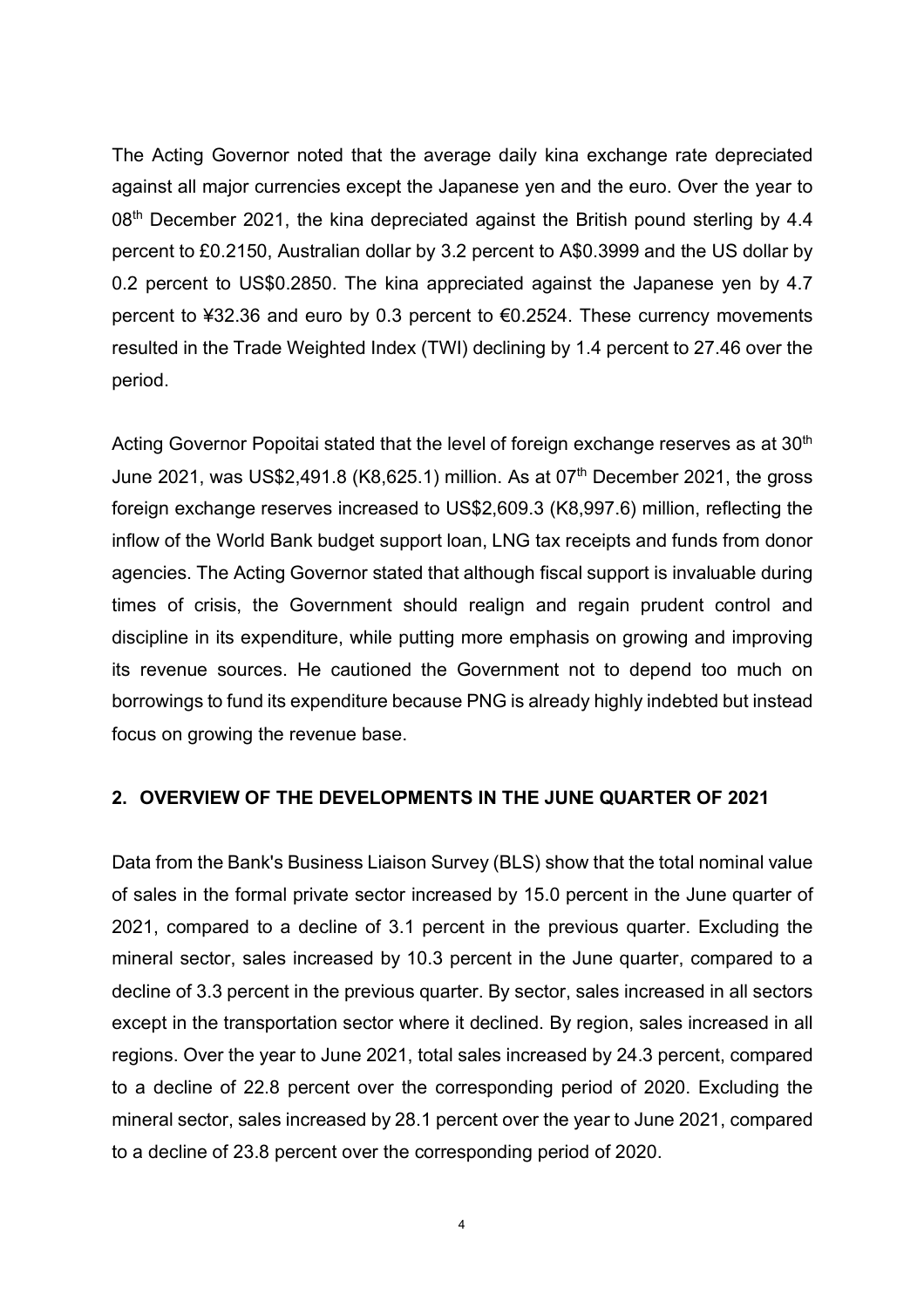The Bank's Employment Index shows that the level of employment in the formal private sector increased by 0.5 percent in the June quarter of 2021, compared to an increase of 0.9 percent in the previous quarter. Excluding the mineral sector, the level of employment increased by 0.8 percent. By sector, the level of employment increased in the mineral, manufacturing, agriculture/forestry/fishing and the wholesale sectors while it declined in the construction, retail, financial/business and other services, and the transport sectors. By region, the level of employment increased in the Southern (excluding NCD) and Highlands regions, while it declined in the NCD, Momase (excluding Morobe), Islands and Morobe regions. Over the year to June 2021, the total level of employment declined by 4.1 percent, compared to a decline of 3.8 percent in the corresponding period of 2020. Excluding the mineral sector, the level of employment declined by 1.9 percent over the year to June 2021, compared to a decline of 3.8 percent in the corresponding period of 2020.

Quarterly headline inflation, as measured by the Consumer Price Index (CPI), increased by 2.5 percent in the June quarter of 2021, compared to an increase of 0.6 percent in the previous quarter. There were increases in the 'Food and Non-Alcoholic Beverages', 'Clothing and Footwear', 'Miscellaneous', 'Transport', 'Alcoholic Beverages, Tobacco and Betelnut', 'Household Equipment', 'Housing' and 'Education' expenditure groups, which more than offset decreases in the 'Health', 'Recreation', and 'Communication' expenditure groups. The 'Restaurants and Hotels' expenditure group recorded no price change in the quarter. By urban centre, prices increased in all the surveyed centres. Annual headline inflation was 3.3 percent in the June quarter, compared to an increase of 4.6 percent in the March quarter of 2021.

In the June quarter of 2021, the average daily kina exchange rate appreciated against the Japanese yen by 3.3 percent to ¥31.1979, the Australian dollar by 0.4 percent to A\$0.3704 and the euro by 0.1 percent to €0.2367, while it depreciated against the pound sterling by 1.4 percent to £0.2040. The kina remained flat against the US dollar at US\$0.2850 during the June quarter of 2021. These currency movements resulted in the appreciation of the TWI by 0.1 percent to 26.7385 in the June quarter of 2021. The weighted average kina price of PNG's exports, excluding Liquefied Natural Gas (LNG), increased by 24.7 percent in the June quarter of 2021, compared to the corresponding quarter of 2020. The weighted average kina price of mineral exports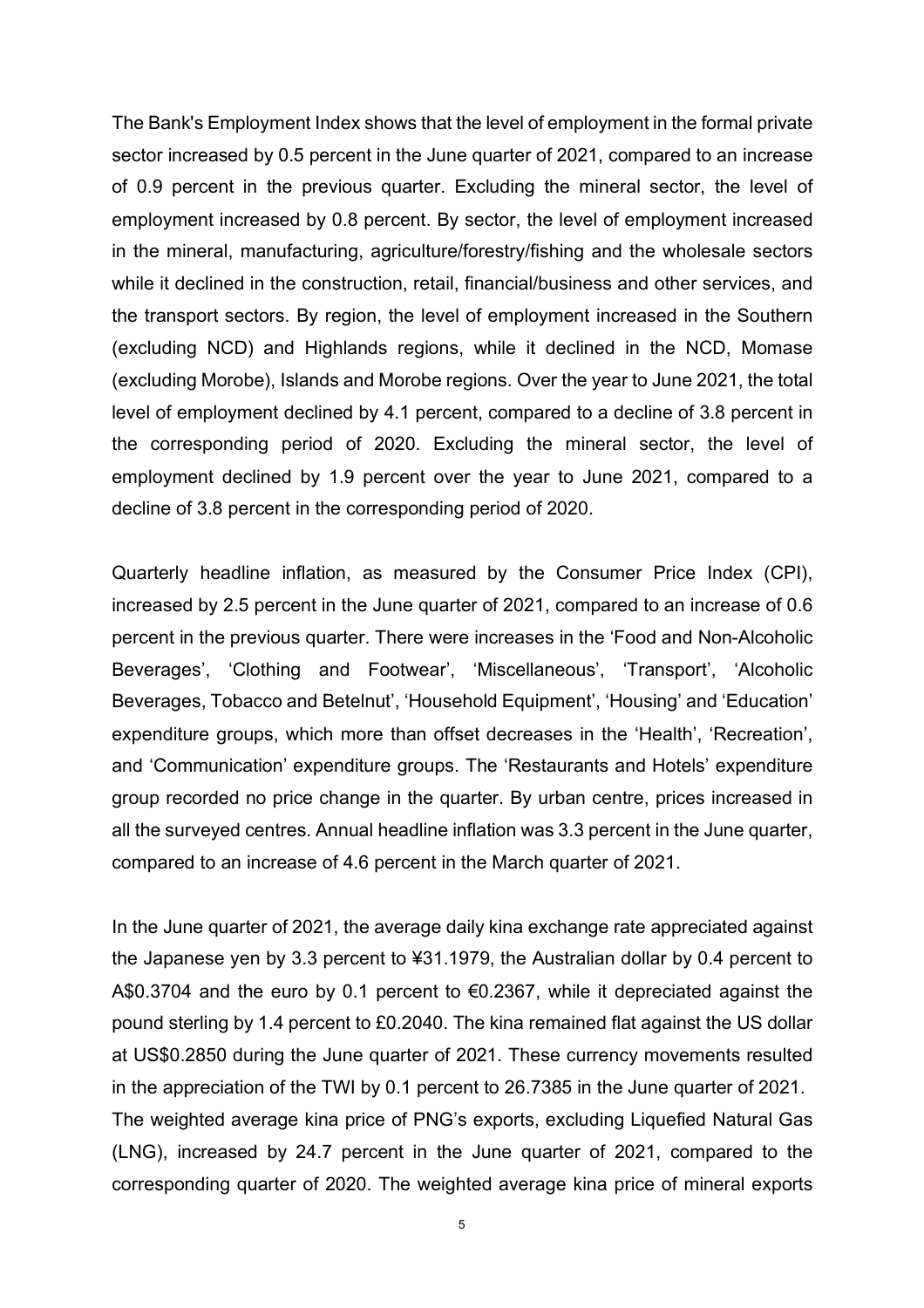was 26.0 percent higher, reflecting higher kina prices for all mineral commodities, whilst gold declined. For agricultural, logs and marine product exports, the weighted average kina price increased by 42.9 percent, due to higher kina prices for all nonmineral commodities, except for copra. Excluding logs, the weighted average kina price of agricultural and marine product exports increased by 52.0 percent in the June quarter of 2021, compared to the corresponding quarter of 2020. Higher international prices accounted for this increase.

The balance of payments recorded an overall deficit of K813 million for the first six months of 2021, compared to a deficit of K97 million in the corresponding period of 2020. A deficit in the capital and financial account more than offset a surplus in the current account.

The surplus in the current account was due to a trade surplus and net transfer receipts, which more than offset net service and income payments.

The deficit in the capital and financial account was due to net outflows from direct and other investments reflecting related party transactions and build-up in offshore foreign currency account balances of mineral companies, including those allowed under the various Project Development Agreements (PDAs), respectively. These combined with net outflows in Government and private sector loan repayments also contributed to the deficit.

The level of gross foreign exchange reserves at the end of June 2021 was K8,586.0 (US\$2,490.0) million, sufficient for 8.6 months of total and 16.2 months of non-mineral import covers.

The Central Bank maintained a neutral monetary policy stance in the June quarter of 2021, keeping the KFR unchanged at 3.00 percent. This was to encourage private sector activity and support the economic recovery. The Repurchase Agreement (Repo) Facility dealing margins were also maintained at 100 basis points on both sides of the KFR.

6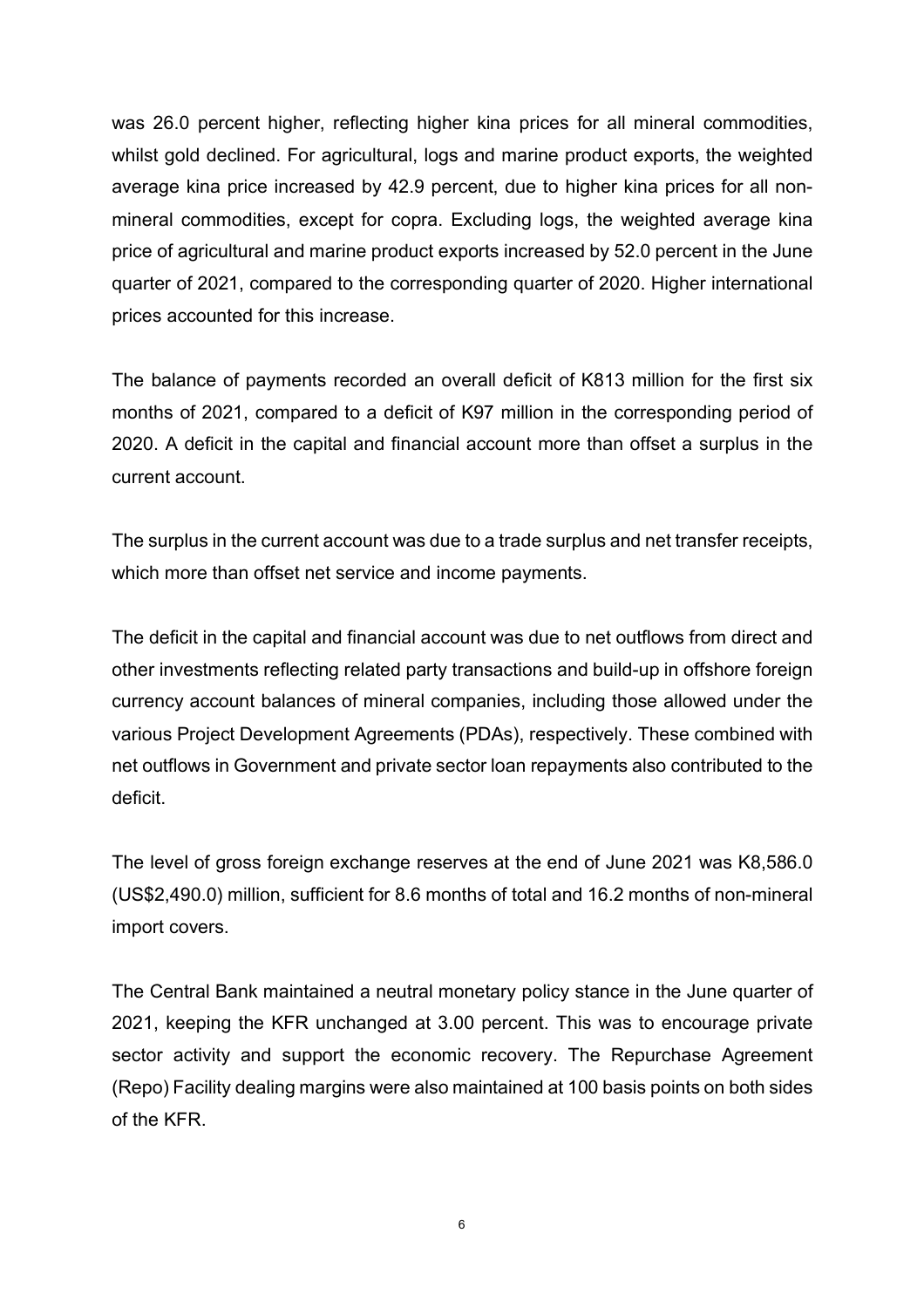The Bank utilized its Open Market Operation (OMO) instruments in the conduct of monetary policy to manage liquidity. Liquidity in the banking system remained high during the quarter resulting in inactivity in both the inter-bank market and Repo transactions. There was a net issuance of K13.5 million in CBBs in the June quarter of 2021. There was an overall net issuance of K1,855.40 million of Government securities. The Government's total net issuance consisted of K1,710.1 million in Treasury bonds (Inscribed stock) and K145.3 million in Treasury bills. The CRR for the commercial banks remained at 7.00 percent during the quarter.

The average level of broad money supply (M3\*) increased by 2.8 percent in the June quarter of 2021, compared to an increase of 4.0 percent in the March quarter of 2021. This was due to an increase in the average net foreign assets (NFA) of the banking system, and the average domestic claims. Average net domestic claims, excluding net claims on the Central Government, decreased by 2.4 percent in the June quarter of 2021, compared to a decline of 0.5 percent in the March quarter of 2021. The decrease was due to declines in the average net claims on the public non-financial corporations, other financial corporations and the private sector.

Net claims on the Central Government by FCs increased by 17.4 percent to K18,262.7 million in the June quarter of 2021, compared to an increase of 8.1 percent in the previous quarter. This reflected increased holdings of Government securities, especially by the commercial banks and drawdown of Government deposits.

In the June quarter of 2021, total domestic credit extended by FCs to the private sector, public non-financial corporations and 'Provincial and Local Level Governments' declined by 1.8 percent to K17,605.3 million, following an increase of 0.2 percent in the previous quarter. Credit to the private sector and the public non-financial corporations declined by K267.6 million to K15,703.6 million and K55.5 million to K1,901.6 million, respectively.

The fiscal operations of the National Government over the six months to June 2021 showed a deficit of K2,690.5 million, compared to a deficit of K2,085.8 million in the corresponding period of 2020. The higher deficit reflected increased expenditure.

7